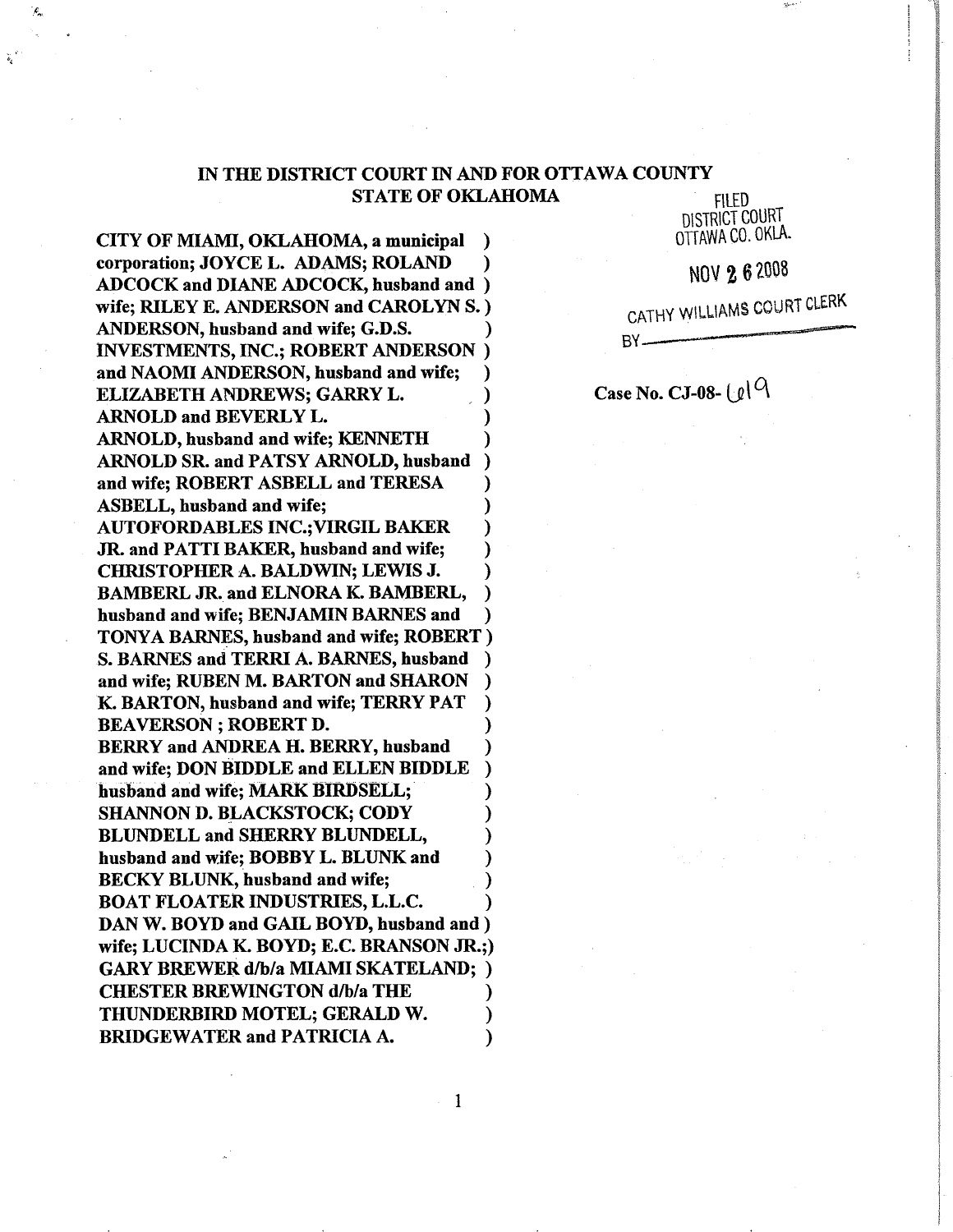**BRIDGEWATER, husband and wife;** CYNTHIA BROSHAR; JIMMY L. **BRUNMEIER: JIM T. BUFFALOE** and KAREN CONLON BUFFALOE, husband and wife; ANDREA BUNDY; CLARENCE WILLIAM BURR; RODNEY DEAN CALLAHAN and ROXILEA CALLAHAN, husband and wife; DANNY CARTWRIGHT and KIMBERLY CARTWRIGHT, husband and wife; GREGG W. CASS and LINSEY R. CASS, husband and wife; KENNETH G. CASS and KENNETH G. CASS d/b/a CASS PLUMBING; JOHN W. CASSELL and SANDRA CASSELL, husband and wife; **MARVIN CHAMPLIN and JOYCE CHAMPLIN, husband and wife; CECIL CHISUM; JEFF CLAY; CRYSTAL CLAYBURG; F. LEROY COLLINS and SALLIE M. COLLINS, husband.)** and wife; ROY T. COLLINS; DARREN **CORNOG and MILLIE CORNOG, husband** and wife; LUCINDA CUMMINS; NATTHEN and MICKI DAMANN, husband and wife; DANIEL CADE DAREING; TOM C. DEAN and ) **TAMMY DEAN, husband and wife; WILLIE** DARLENE DESILVA; TONJA DOKE; HANK DOWNUM and ROSEANA DOWNUM, husband and wife; DEBBIE **EDWARDS; JACK ELSEY and CAROLYN** ELSEY, husband and wife; E.M.R. INC. d/b/a **OAKIE BURGER; JOHN ENGESSER and BARBARA ENGESSER, husband and wife;** RICHARD B. ENYART; AMY J. ERWIN; **DEBRA K. ERVIN: LESLIE E. FARRIS and RUTH ANN FARRIS,** husband and wife; KENNETH W. FERRIS and ) JOYCE FITZGIBBON; E.W. FLETCHER and **SONDRA FLETCHER, husband and wife;** E.W. FLETCHER as trustee of the E.W. **FLETCHER TRÜST; AARON RON FORKUM;)** DERRICK FUGATE; RYAN GARRETT d/b/a  $\lambda$ **S & J OUALITY CARS and UNITEC GAMING SERVICES; LLOYD GATOBU;** ℩

 $\overline{2}$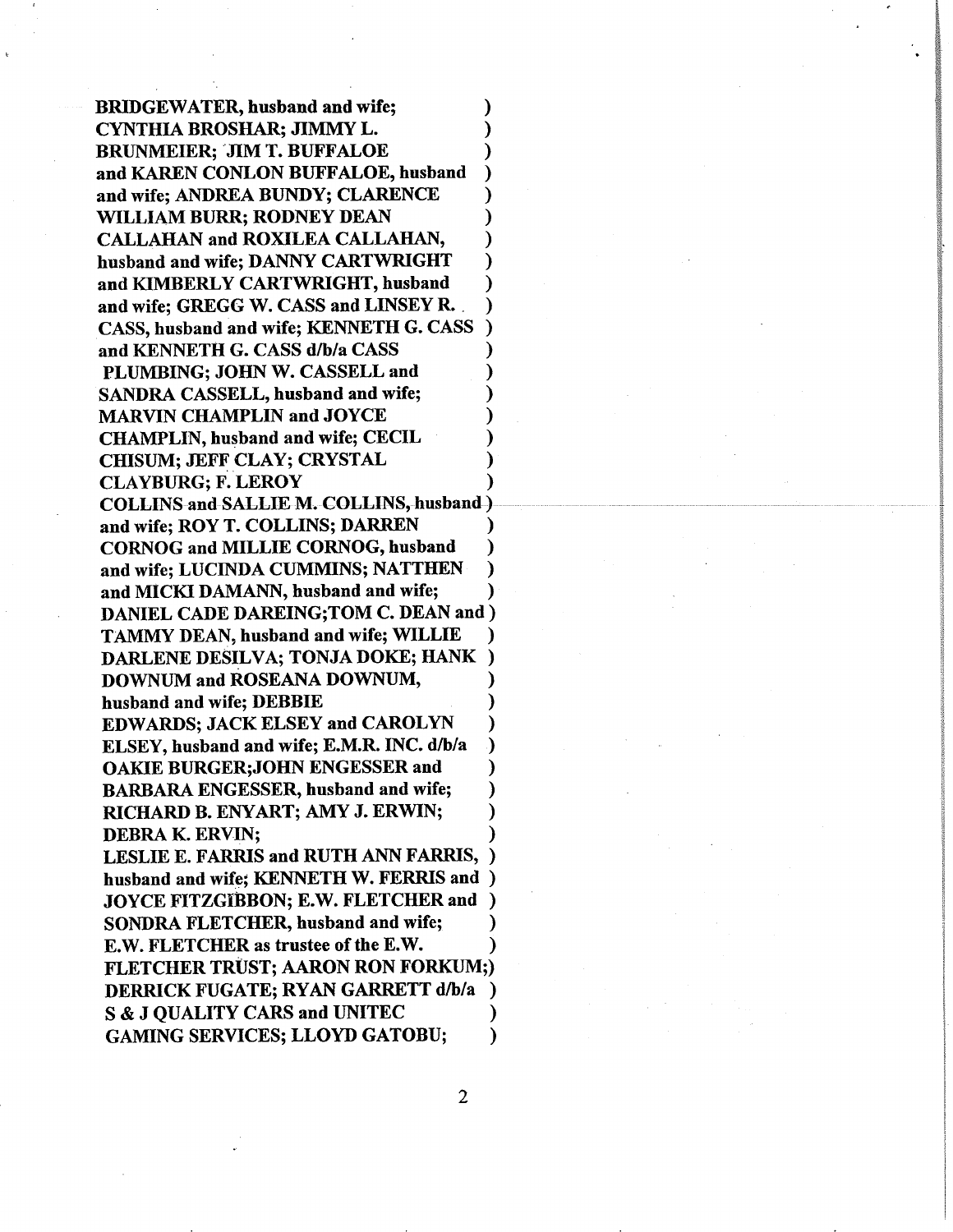**JIM GERING and CAROLYN GERING.** husband and wife; MICHAEL J. GLASSMAN  $\lambda$ and DEBBIE GLASSMAN, husband and wife, d/b/a GLASSMAN BUILDERS; SCOTT B. ) **GLOVER and KIMBERLY GLOVER, husband**) and wife; HARRY T. GRIFFIN and JANICE L. **GRIFFIN, husband and wife; BARBARA HAILE d/b/a SMILE-A-MILE; DONALD** HALL SR. and PATRICIA HALL, husband and wife; DAVID SHANE HALLET; THE **HARBOR OF MIAMI, INC.; ROBERT HARDEE and PHYLLIS HARDEE, husband** and wife; RODNEY D. HARNER and OPAL **HARNER, husband and wife; BETTY HENSON; CHERI HERNON; JAMES HERNON and DIXIE HERNON, husband and** wife; RACHEL HERREL; DERYL V. **HERREN and JOYCE E. HERREN, husband** and wife: JAMES M. HEYBURN and CARRIE A. HEYBURN, husband and wife; TOM D. **HICKEY** and MYRA HICKEY, husband and wife; DAWN HILDEBRAND; TERESA HILL; **RICKY DON HILL; TRAVIS HINS; HOWARD HOOVER; CASEY HOUGH; CHARLES E. HOUSEMAN and CAROL JEAN) HOUSEMAN, husband and wife; DONA** HOWELL; DORENA **JACKSON; TONY JAMESON and JUDITH** ARNOLD JAMESON; JEET L.L.C., d/b/a TOWNSMAN MOTEL; GARY L. JOHNSON and RETHA JOHNSON, husband and wife; MERRITT W. JOHNSON; RAY L. JUDKINS and JUDY JUDKINS, husband and wife; BETTY J. KELLY; EMMA R. KENNEDY; **LINDA G. KERBY; DEMARIS CHILDERS KILLION; DEBRA SUE KING; FLOYD KINNEY and SHERRY KINNEY, husband and )** wife: HOWARD KLINEFELTER and PAULINE KLINEFELTER, husband and wife; ) **JIMMY KORONIS and TIFFANY KORONIS,** husband and wife; STEVE KRESYMAN and KAREN KRESYMAN, husband and wife, d/b/a) **MIAMI CAR WASH; IKE LACY and NANCY**)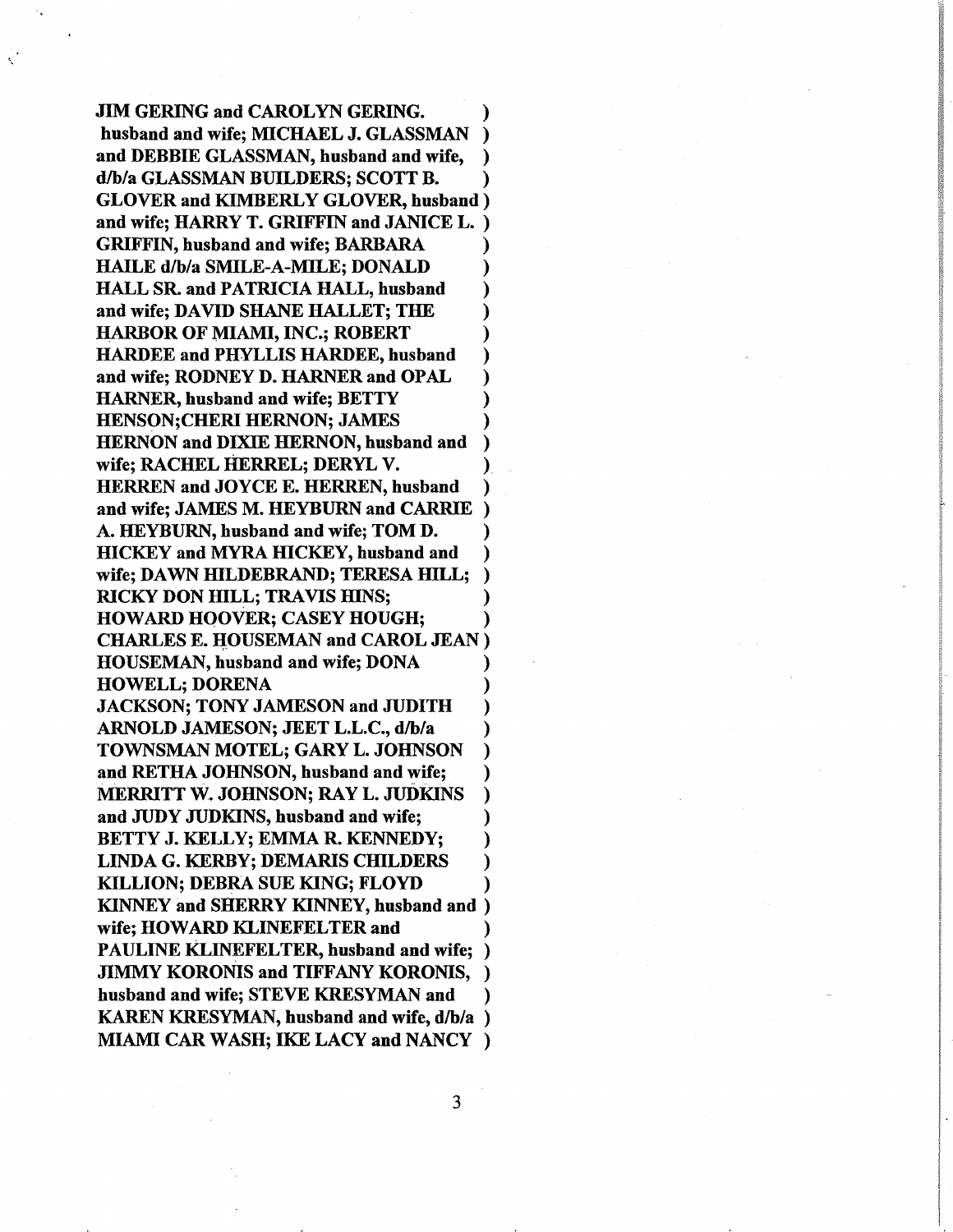LACY, husband and wife; ROGER L. LACY II) and TIFFANY LACY, husband and wife; ⟩ **MYIRL JEANEENE LANDERS; JAMES G.**  $\lambda$ and NINA P. LARKIN, husband and wife; **EVERETT LASITER; JEAN LASITER and** λ **MICHAEL LASITER, husband and wife:** PATRICIA LAUB; JEFFERY LAVINE and **JONIA LAVINE, husband and wife; LINDA** ℩ WYRICK LEE; AGNES BLAIR-LLOYD; HERB) **LOGAN and PATRICIA LOGAN, husband and )** wife: GREGG LOVELL: SHEILA MACY; PAUL MARQUEZ and DAVA JO **MARQUEZ, husband and wife; DENISE MARTIN; CASSIE MATTINGLY; DELMAR MATTINGLY and DEANN MATTINGLY, husband and wife;** MICHAEL MATTINGLY and DEBRA J. **MATTINGLY, husband and wife;** ROBERT E. MAXWELL; SABAN MCCABE and LEONA MCCABE, husband and wife; JEFFRY L. MCCOOL and CAROLYN J. MCCOOL, husband and wife; KENNETH M **MCCORD and SHERRI A. MCCORD,** husband and wife; DEANN **MCCRACKEN; VICTOR MCKIBBEN** and NATASHA MCKIBBEN, husband and wife; MIAMI ANIMAL HOSPITAL, INC.; SCOTT B. MCKINNEY and **SHELLEY MCKINNEY, husband and** wife; CLARENCE W. MCMINN and **MARIAN J. MCMINN, husband and** wife: CLINTON MILLER; DENVER MILLER; NORVELL J. MILLER and CORA MILLER, husband and wife; **JOHN MILLS and JANIS MILLS,** husband and wife; CHARLES W. MORE and HIROMI MORE, husband and wife; **JACK E. MORRIS; THOMAS MUDRICK** and SUSAN J. MUDRICK, husband and wife: SHERMAN T. MURPHREE and **SHARI LYNN MURPHREE, husband** and wife; GEORGE T. MYERS and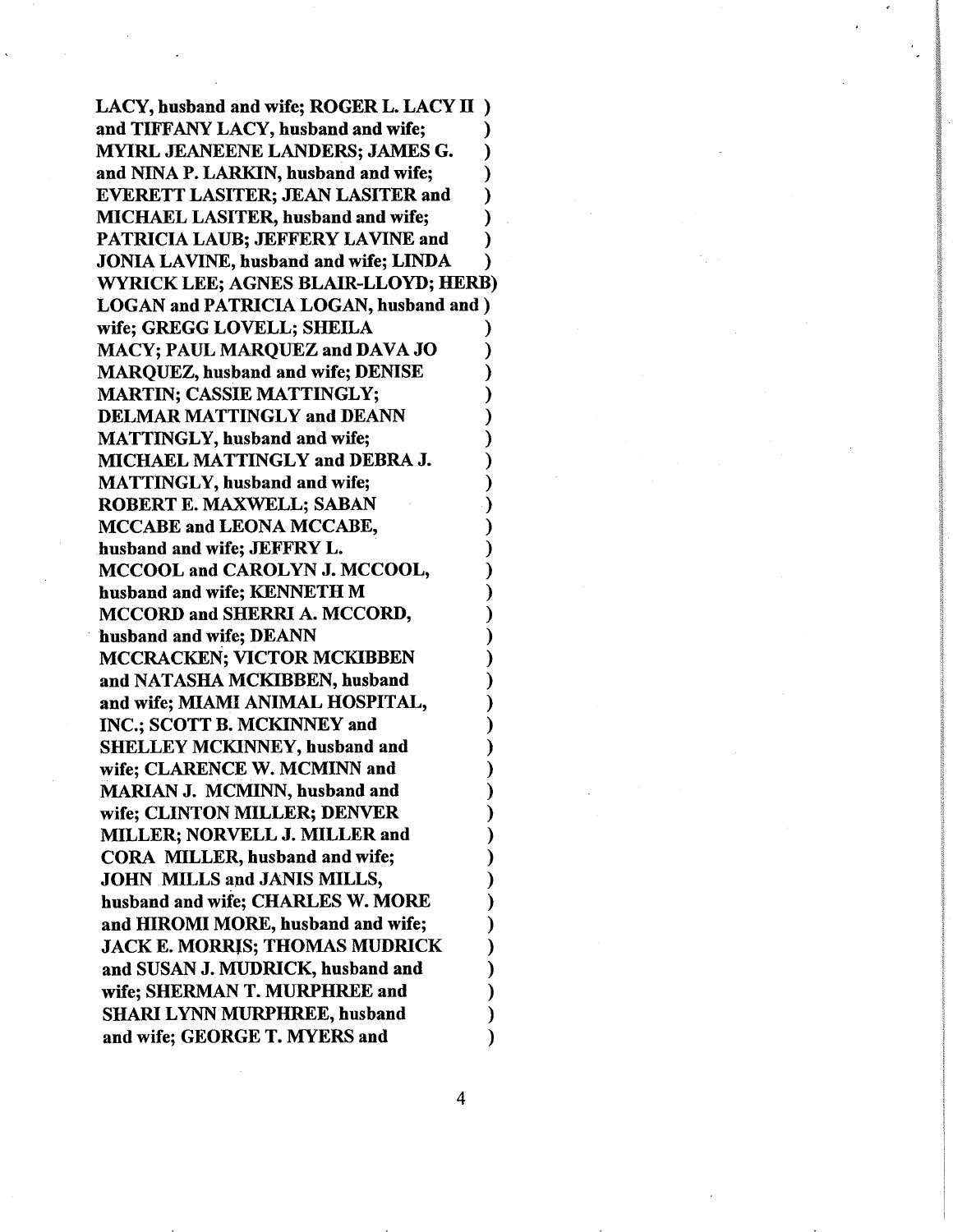**ELAINE MYERS, husband and wife;** MELVA NEECE; ALAN E. NEWKIRK and MARY J. NEWKIRK, husband and wife; JAMES E. NOTT and SUSAN L. NOTT, husband and wife: LLOYD OGLE and JOAN OGLE, husband and wife: TERESA M. O'HARA; DALE OWENS and CAROL L. OWENS, husband and wife; EUGENE PARSONS ans SUSAN PARSONS, husband and wife; VINOD **PATEL; DONALD PATTERSON and CHERYL PATTERSON, husband and** wife; BETTIE PAYNE; DAVID PAYNE and ALICE L. PAYNE, husband and wife; **FREDDIE L. PAYTON and RAYDENIA** PAYTON, husband and wife; JOHN D. PAYTON and JOYCE PAYTON, husband and wife; DAVE PERRY and LETHA PERRY, husband and wife, d/b/a BIG DADDY'S BAR- B-Q AND DELI and **LITTLE TREASURES and PERRY'S** TOWING AND RECOVERY; ROBERT B. PEWITT and ANN L. PEWITT, husband and wife; TONY PICKETT; SCOTT POTTER and MELANIE POTTER, husband and wife; RICKY R. POWERS and KELLI POWERS, husband and wife, d/b/a **RIVERVIEW AUTO SALES; KERRY** RADOSEVICH and CINDY RADOSEVICH, husband and wife, d/b/a SERENITY INN **MOTEL; GREG RATLIFF and CAROL RATLIFF, husband and wife: JAMES RAWLINS, FLOEY E. RAY;JAMES L.)** REDDEN and CATHY L. REDDEN, husband and wife; JAKE REED, d/b/a REED **UPHOLSTERING; LEANNE E. REEVES: RANDALL RHODES and NORMA** RHODES, husband and wife; **BENJAMIN D. RICKETTS and JENNIFER** RICKETTS, husband and wife; JOSHUA **RIOJAS; RIOJAS INDUSTRIES INC.: CYNTHIA ELAINE RIOS; CARSON B.** ROBERTS; ELLEN ROBERTS, d/b/a ONE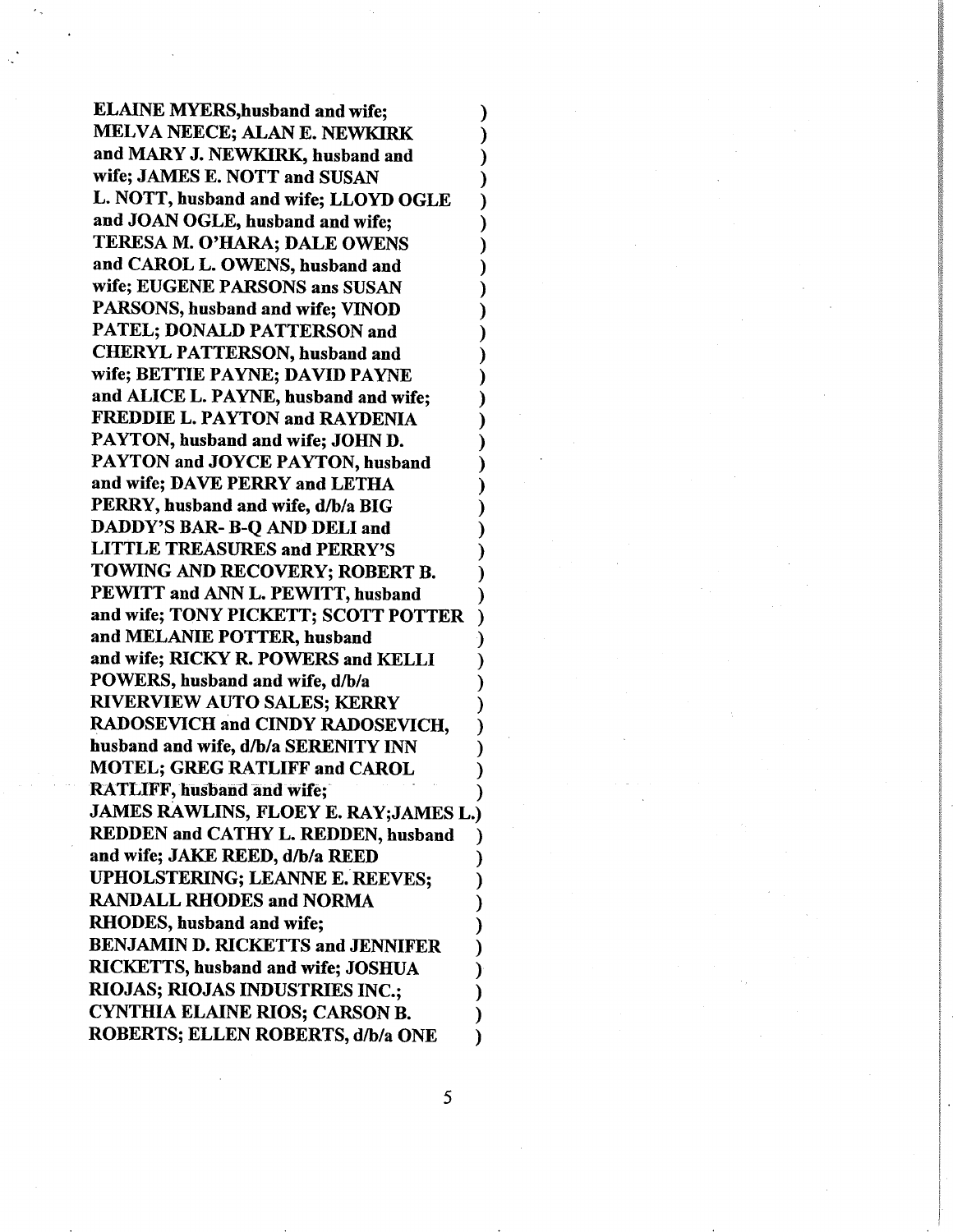STOP CONVENIENCE; BILL ROBERTSON and ETHEL JEANETTE ROBERTSON, husband and wife; TOM ROBERTSON and MARSIIA ROBERTSON, husband and wife; BANI G. RODRIGUEZ and SEUNA RODRIGUEZ, husband and wife; ROGER LEE ROLLINS and ELIZABETH ROLLINS. husband and wife; ARCHIE ROWDEN and ROSALIE ROWDEN, husband and wife; NEDRA K. ROYE; CHARLES D. RUSSELL ) and ANGELA R. RUSSELL, husband and wife; ) ROY RUTHERFORD and PATRICIA J. RUTHERFORD, husband and wife; TIMOTHY RUTERFORD and AIMEE RUTHERFORD, husband and wife; PAULA RUTLEDGE; RYAN RUTLEDGE and NAKIA RUTLEDGE, husband ) and wife; LLOYD W. SCHOENHALS and DONNA J. SCHOENHALS, husband and wife; PATSY SCHUBERT; DENNIS R. ) SENTER and LISA MAYES SENTER, husband ) and wife; JIMMY LEE SHARBUTT, JR.; ) PHILLIP J. SHYERS and STELLA L. SHYERS, husband and wife: JONATHAN SIEVERT and DONNA SIEVERT, husband and wife; d/b/a PREMINUM PLUMBING; ) ROBERT SILVERSMITH and KAREN SILVERSMITH, husband and wife; CLAUDIA ) **J. SISCO; BUFF SPRINGER and VERA** SPRINGER, husband and wife; ROBIN E. STILL, ) d/b/a STILL CONSTRUCTION; BRADLEY K. ) STOGSDILL and LINDA STOGSDILL, husband ) and wife; BETTY S. SUTTON; ROBERT E. SWANSON and VIRGINIA SWANSON, husband and wife; VIRGIL E. TARTER; DARRELL L. TESTERMAN and MARY J. TESTERMAN, husband and wife; TOMMY THULIN and KATHY THULIN, husband and wife; BRYON W. ) TRAYLOR and DEBRA L. TRAYLOR, husband ) and wife; ANGELA R. TRIGG; DANNY TRUJILLO and LINDA M. TRUJILLO, husband ) and wife; BRUCE TURNER and RUTH TURNER, husband and wife; LEE D. UTO and MARILYN A. UTO,) husband and wife; ROY J. VANATTA and RETA ) ) ) ) ) )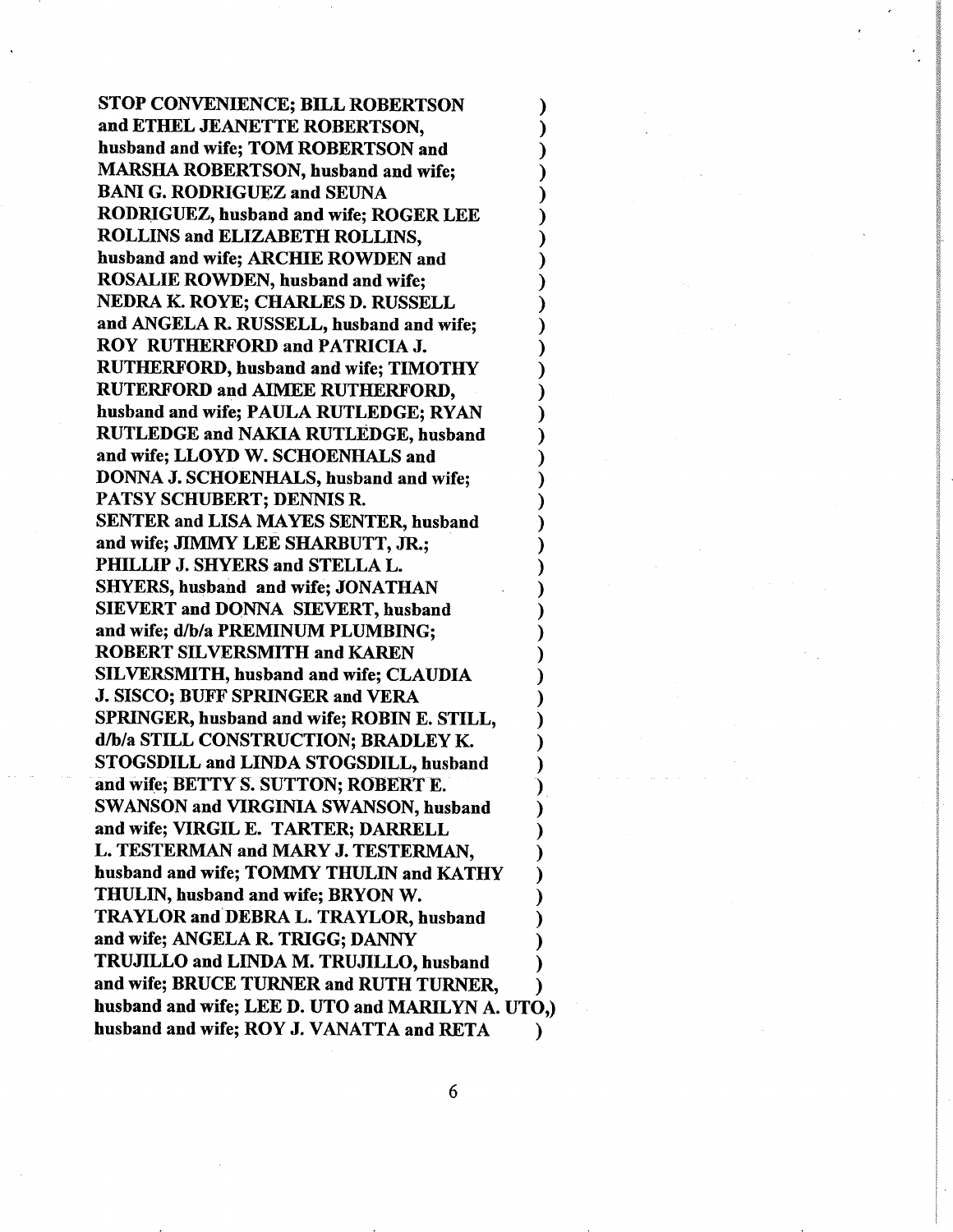A. VANATTA, husband and wife; JIMMY W. VAUGHN and CRISTIE VAUGHN, husband and wife; VONDA GAYLE WAKEFIELD; DAVID R. WALKER and MARY M. WALKER, husband and wife, d/b/a AUTOFORDABLES FINANCE CORPORATION; JOYCE BETTY WEAVER; MIKE WEBB and RUTH WEBB, husband and wife; JAMES K. WEBBER; VERDALE WEEDEN SR, and DONNA WEEDEN, husband and wife; JERI WHITE; J. D. \MLHOIT, JR. and ROSE WILHOIT husband and wife; JOHN WILHOIT III; MIKE WILLARD and SALLY WILLARD, husband and wife; BRAD WILLIAMS and TIFFANY WILLIAMS, husband and wife; WARREN WILLIAMS and SHANNON WILLIAMS, husband and wife; JASON WILSON and CEAN WILSON, husband and wife, d/b/a WILSON'S PORTABLE WELDING; RICHARD A. WOOLARD and ROSEMARY WOOLARI), husband and wife; DAVID D. WRIGHT; STEVEN R. WRIGHT; ROBERT YORK and CHRISTINA YORK, husband and wife; individually, and as representatives of a class consisting of all persons and entities located upstream of Pensacola Dam who may have been injured by floods caused or increased by the Dam since.

Plaintiffs,

v.

#### GRAND RIVER DAM AUTHORITY,

Defendant.

#### **PETITION**

For their claims against the Grand River Dam Authority, Plaintiffs allege and state as

follows: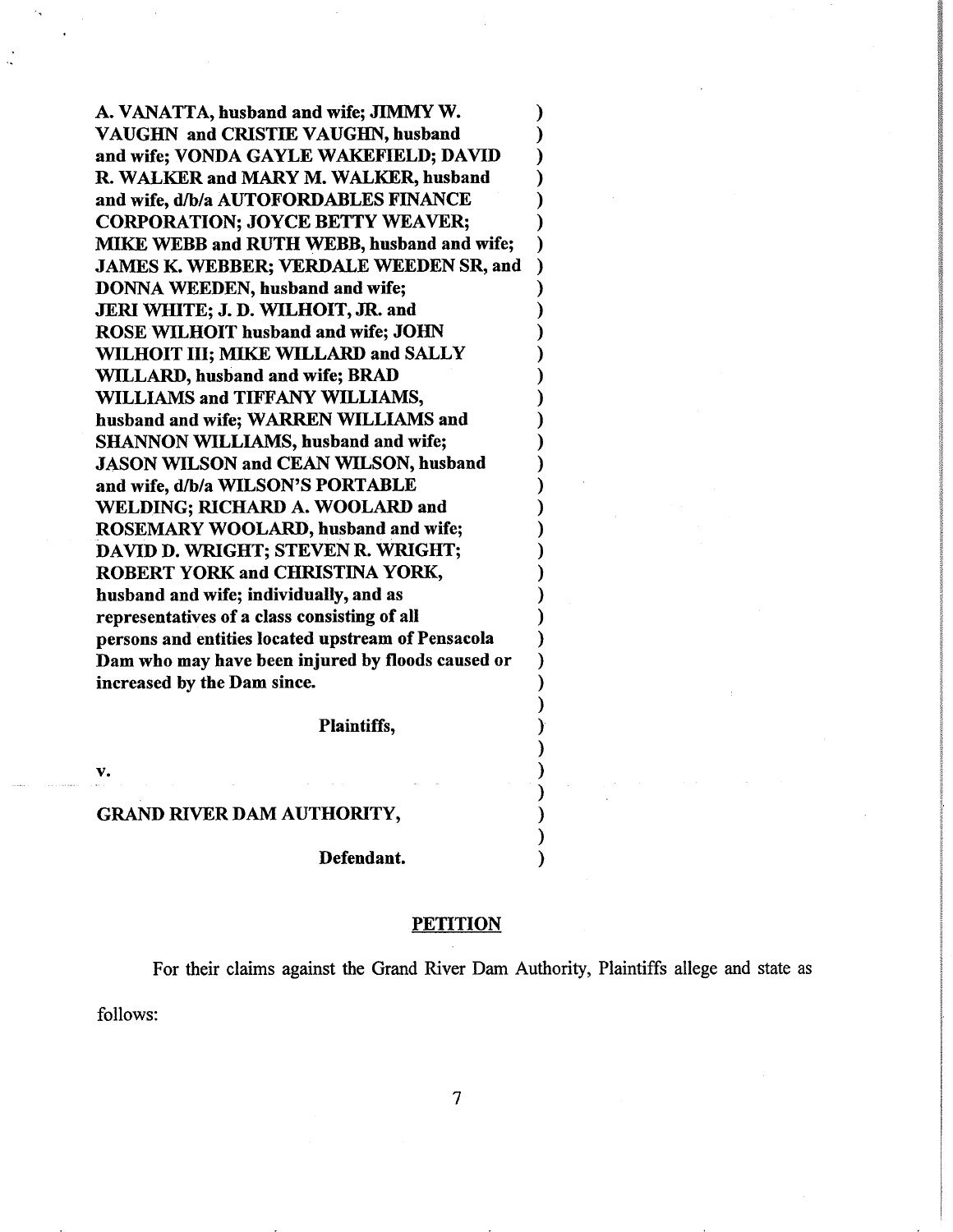### I. PARTIES

1. Plaintiffs are individuals, partnerships, corporations and governmental entities which resided, leased, or owned property in Ottawa County, Oklahoma at times relevant to this lawsuit.

2. Grand River Dam Authority ("GRDA") is a conservation and reclamation district and agency of the State of Oklahoma created by the statutes of the State of Oklahoma, 82 Okla. Stat. \$ 861, et seq. GRDA is the owner and operator of Pensacola Dam ("the Dam") and the reservoir formed thereby known as Grand Lake O' the Cherokees ("Grand Lake" or "the Lake').

3. GRDA may be served by certified mail, return receipt requested through:

Kevin Easley, Chief Executive Officer Grand River Dam Authority 26 W. Dwain Willis Avenue Vinita, Oklahoma 74301-4654;

Gene Lidyard, Division Administrator Department of Central Services Risk Management Division Will Rogers Office Building 2401 N. Lincoln, Suite 202 Oklahoma City, Oklahoma 73105; and

W. A. Drew Edmondson Oklahoma Attorney Géneral 313 NE 21st Street Oklahoma City, Oklahoma 73105.

#### II. JURISDICTION AND VENUE

4. GRDA may be sued in its corporate name pursuant to 82 Okla. Stat.  $\S$  862(1).

5. Plaintiffs are seeking altemate forms of relief including just compensation for

taking or constitutional damages caused by GRDA pursuant to Article II, Section 24 of the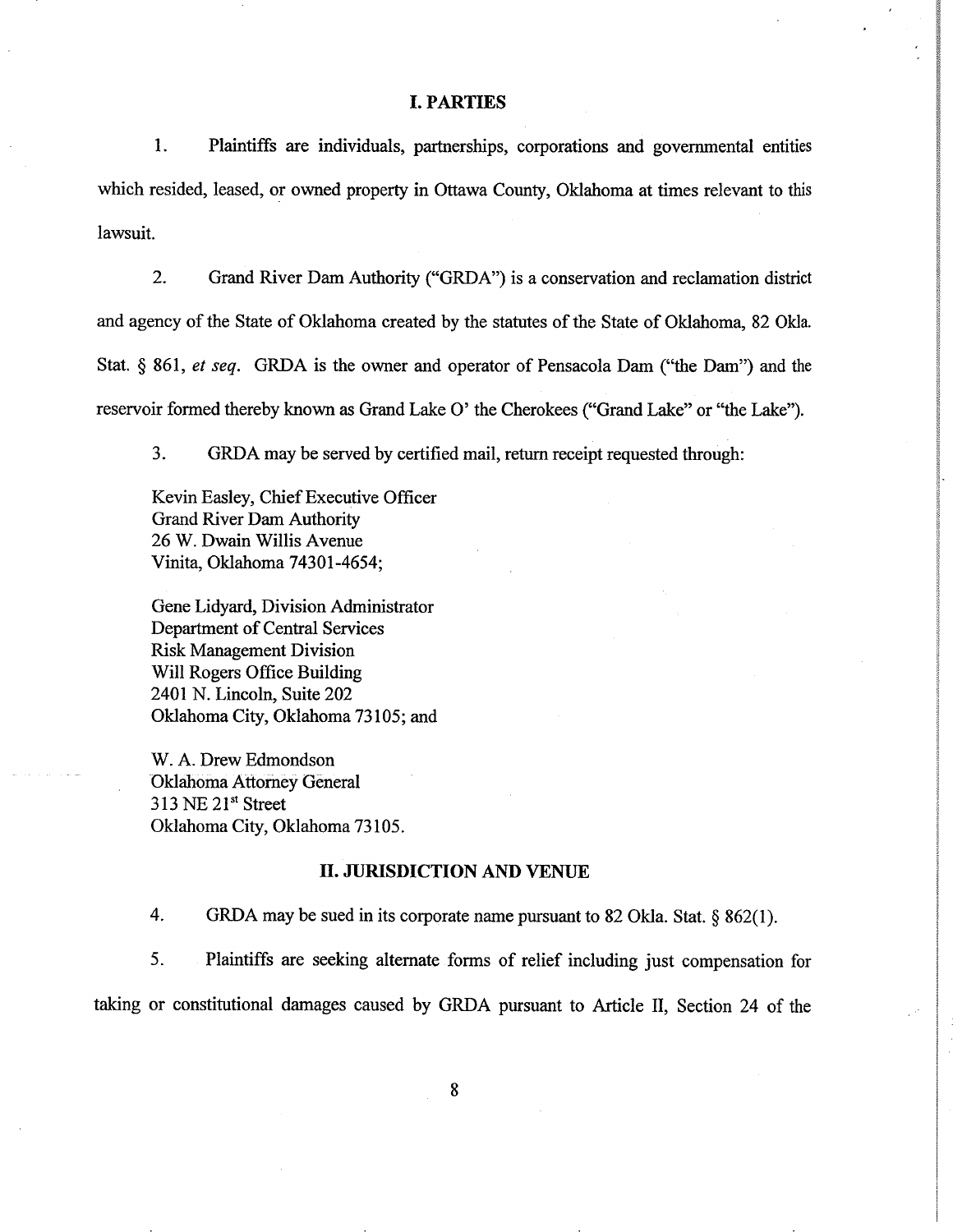Constitution of the State of Oklahoma, 27 Okal. Stat. § 12, 82 Okla. Stat. § 862(s), and damages pursuant to Oklahoma common law. This court therefore has jurisdiction over the subject matter of this action.

6. Plaintiffs have substantialty complied with the Oklahoma Govemmental Tort Claims Act, 51 Okla. Stat. \$ l5l, et seq. (the "Act"). Plaintiffs have filed notices of their claims with the GRDA more than 90 days ago, all of which have been constructively denied, and this action has been filed within 180 days the date of such denial.

7. The real and personal property involved in this action is located, and the causes of action pursuant to which Plaintiffs seek relief arose, in Ottawa County, Oklahoma. Venue is therefore proper in this county pursuant to 12 Okla. Stat. § 131 and 82 Okla. Stat. § 862(1).

# III. NATURE OF THE CASE

8. Plaintiffs bring this action to recover just compensation and/or damages, together with their litigation costs, attorney and expert fees, and interest, resulting from floods upstream of, and caused or exacerbated by, Pensacola Dam. The floods for which recovery is sought began May,2007, have occurred repeatedly since then, and will inevitably occur in the future.

#### IV. GENERAL STATEMENT OF FACTS

## A. Location of the Water

9. This action involves primarily flooding along the Neosho (Grand) Riverwhich flows south from Kansas into Oklahoma where it is dammed by the Pensacola Dam and forms Grand Lake.

10. The elevation of the top of Pensacola Dam is 757 feet pensacola datum("p.d.")(which is 1.07 feet below mean sea level). The upper portion of the reservoir, 745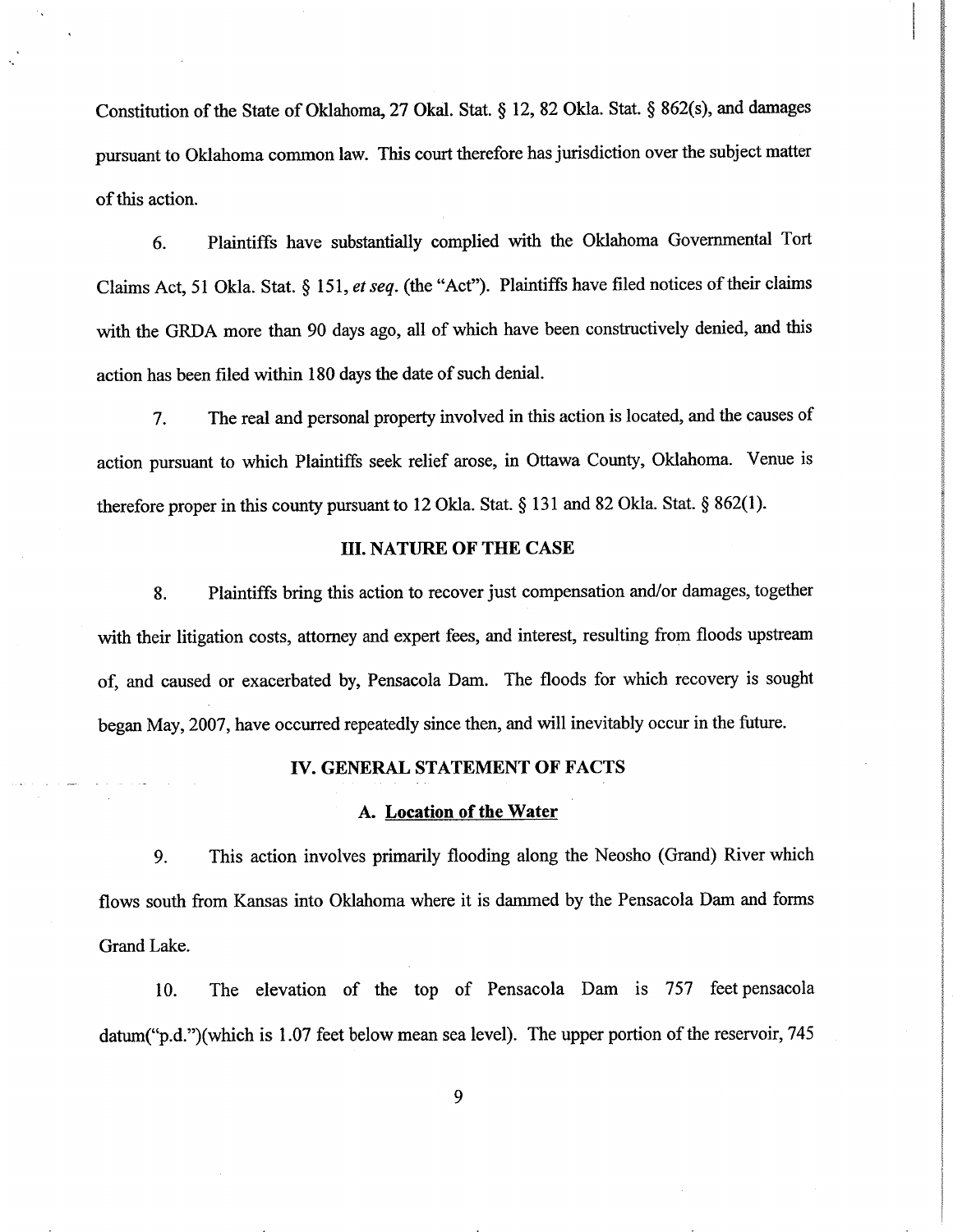to 755 feet p.d., is supposed to be reserved for flood control purposes and is referred to as the "flood pool." Immediately beneath the flood pool, the next layer of water in the reservoir is the "power pool," which is used for the generation of hydroelectricity.

<sup>I</sup>l. The elevations summarized below are discussed in this Petition and are necessarv to understand the nature of the claims asserted by the Plaintiffs:

| <b>Approximate Elevation</b> |                 | <b>Description of Activity</b>                                                                                                                                                         |
|------------------------------|-----------------|----------------------------------------------------------------------------------------------------------------------------------------------------------------------------------------|
| a.                           | 735 feet p.d.   | The lowest target operating level of the<br>reservoir prior to 1982.                                                                                                                   |
| b.                           | 740 feet p.d.   | The lowest target operating level of the<br>reservoir from 1982 to 1992.                                                                                                               |
| c.                           | 742 feet p.d.   | The lowest target operating level of the<br>reservoir since 1992 (at rare times lowered<br>to 741 feet).                                                                               |
| d.                           | 745 feet p.d.   | Top of the power pool and bottom of the<br>flood pool.                                                                                                                                 |
| e.                           | 750 feet p.d.   | The elevation up to which GRDA acquired<br>fee title when the Dam was constructed.                                                                                                     |
| f.                           | 754.7 feet p.d. | The maximum reservoir level to which<br>water has been allowed.                                                                                                                        |
| $\overline{g}$ .             | 755 feet p.d.   | Top of the flood pool (the flood pool<br>extends from 745 to 755 feet p.d.)                                                                                                            |
| h.                           | 760 feet m.s.l. | elevation up to which flowage<br>The<br>easements were acquired upstream of the<br>Dam, based upon GRDA's analysis, to allow<br>temporary inundation for flood control.                |
| i.                           | 769 feet m.s.l. | The elevation up to which several entities,<br>including the Corps of Engineers (in a 1947<br>analysis) determined flowage easements<br><i>should</i> be acquired because<br>of period |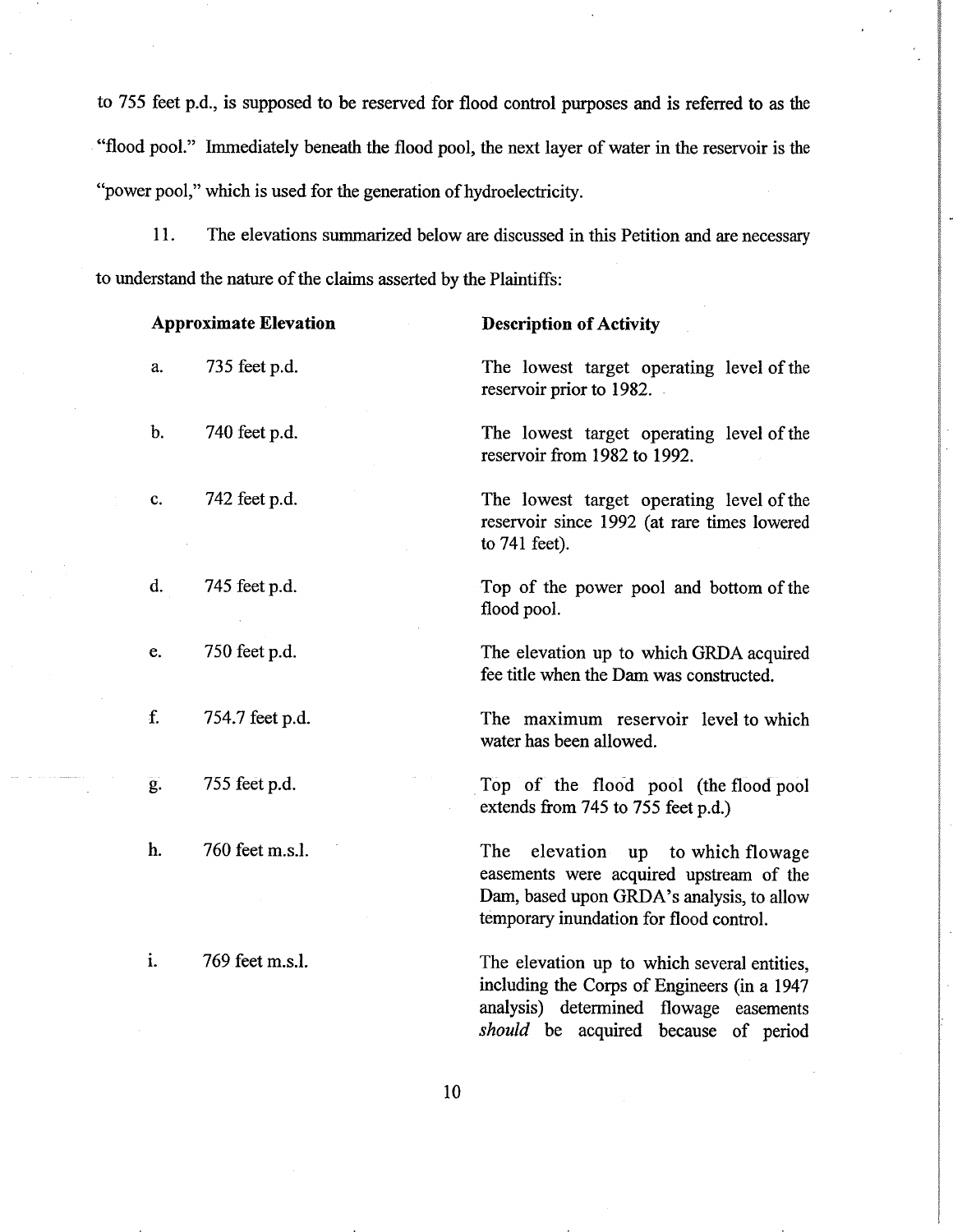inundation caused by the Dam. (This would require approximately 11,750 acres above the 760 foot m.s.l. elevation to which flowage easements were actually purchased).

### B. Creation of Pensacola Dam and Reservoir

12. Construction of Pensacola Dam began in 1938 and was financed through the use of public funds. At that time, the primary purpose of the project was represented to the public to be flood control and protection for the lower Grand and Arkansas River valleys.

## C. GRI)A reserves insufficient storage capacitv for flood control

13. Prior to the construction of the Dam, the United States Army Corps of Engineers ("Corps") issued a report stating that the elevation of the water controlled by Pensacola Dam must be maintained no higher than 735 feet p.d. to allow for suffrcient (approximately 1.3 million acre feet) flood control storage.

14. GRDA demanded a much higher reservoir level in order to maximize the volume available for power generation. GRDA was successful in obtaining License No. 1494 from the Federal Power Commission in 1939, which permitted elevations up to 745 p.d. for hydroelectric purposes. GRDA knew that this higher elevation would not provide sufficient storage for flood control. ln 1992, the Federal Energy Regulatory Commission granted GRDA a new license, and even higher average lake elevations occurred thereafter.

15. GRDA's operation of the reservoir at an elevation of 740 feet p.d. orhigher results in available flood storage of only 525,000 acre feet, far less than the amount determined by the Corps as necessary to adequately control flood waters.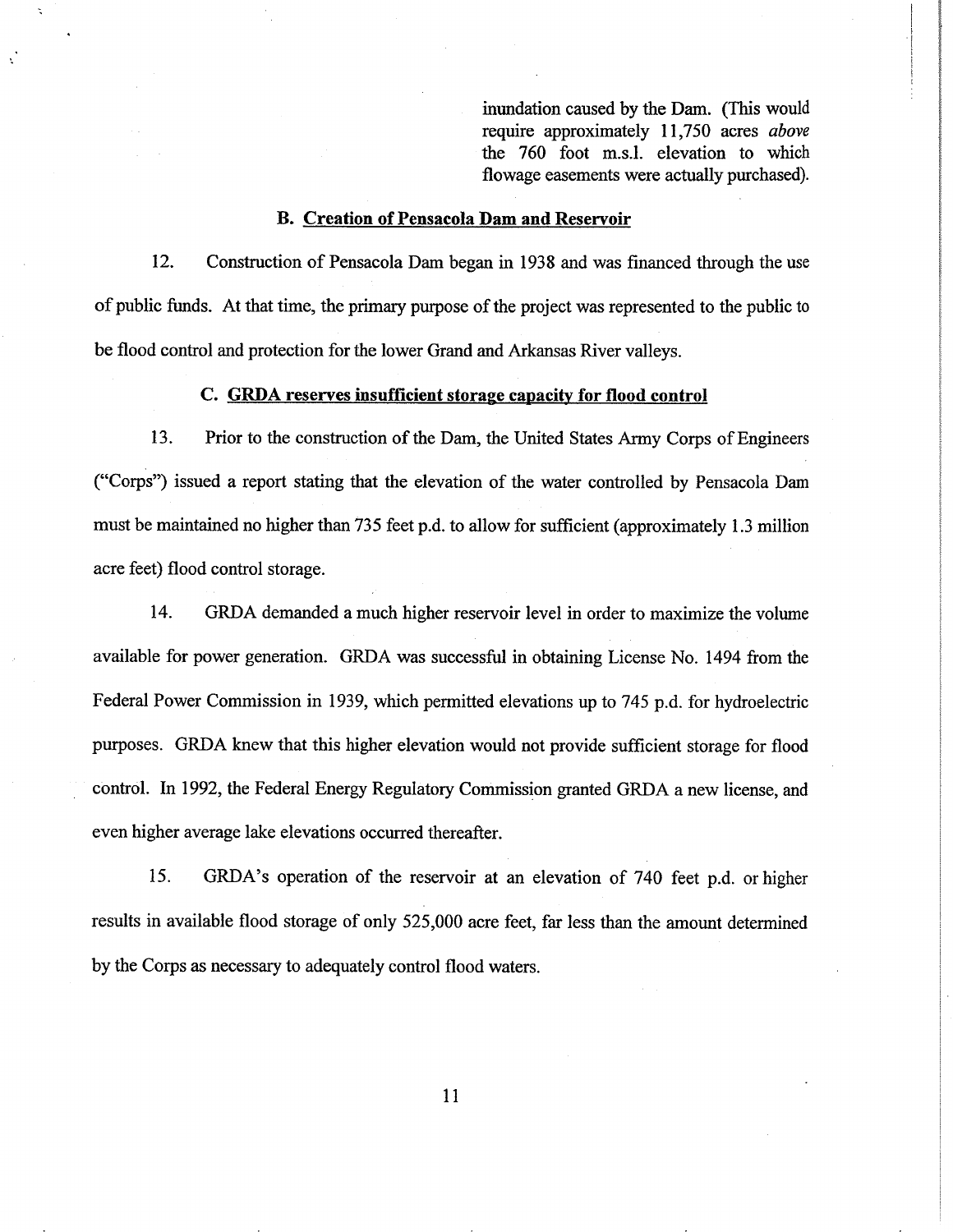## D. Insufficient flowage easements were acquired upstream.

16. GRDA acquired fee title to land up to elevation 750 feet p.d. to accommodate the reservoir formed by the Dam and perpetual flowage easements to 755 feet p.d. (756.1 m.s.l.).

17. Intermittent flowage easements were acquired upstream generally between elevations 755 feet p.d. and 760 m.s.l. to allow temporary inundations caused by the Dam.

18. In the late 1930's and 1940's, multiple entities conducted backwater studiesto analyze the impact of Pensacola Dam and the resulting lake, coming to significantly similar conclusions. ln 1947, the Corps of Engineers ("Corps") performed a backwater analysis to determine the actual extent of the upstream flooding caused by the Pensacola Dam. When water coming down the Neosho River hits the reservoir created by Pensacola Dam, some of the water stacks up and pools (the "backwater effect") causing flooding which would not have occurred if the Dam and reservoir had not been there. The Corps determined that Pensacola Dam regularly would cause flooding of property up to an elevation of approximately 769 feet m.s.l. upstream along the Neosho River, and recommended the purchase of flowage easements over an additional 11,750 acres to bring the easements up to that level.

19. Despite the analysis and recommendations of several entities, including the Corps, GRDA recommended that flowage easements be acquired only up to 760 feet m.s.l., arguing that it would be cheaper to pay damages for flooding than to acquire the necessary easements. Accordingly, flowage easements were never acquired above the 760 feet m.s.l. elevation.

20. In 1982, GRDA raised the general operating level of the reservoir from735 feet to 740 feet p.d. and raised it again in 1992 to 742 feet p.d.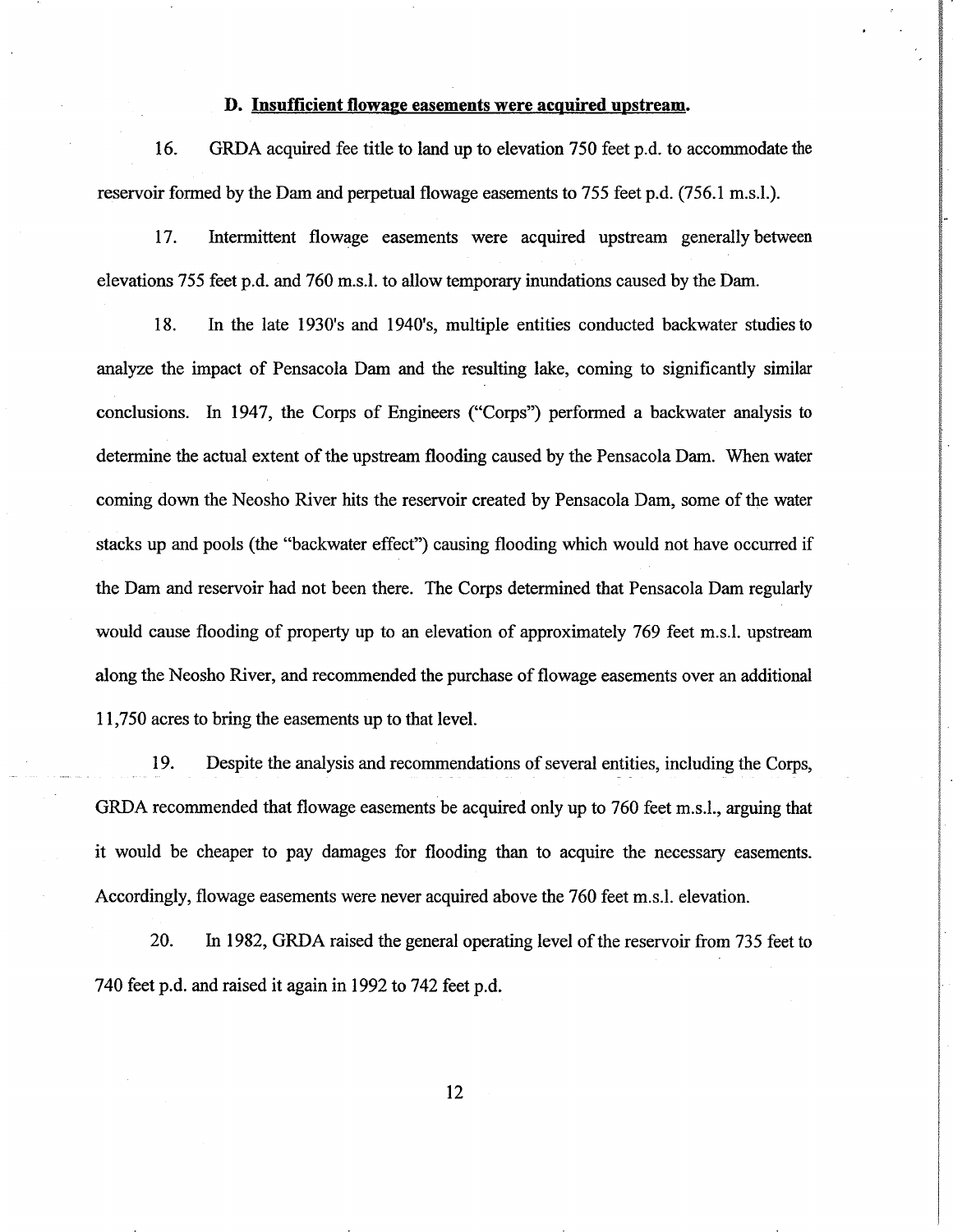21. Prior to these changes, the incidents of upsteam flooding were relatively few. As GRDA has gradually increased the pool levels over the years, it has reduced the reservoir's capacity to store inflows from approximately 20 feet  $(735 \text{ feet to } 755 \text{ feet p.d.})$  to, at times, no more than 11 feet (744 feet to  $755$  feet p.d.).

- 22. The result of the higher pool levels has been
	- (a) a dramatic increase in the frequency, magnitude and duration of flood events (i.e., water exceeding an elevation of 745 feet p.d. and therefore requiring storage in the flood control pool) and
	- (b) the flooding of property (as earlier predicted by the Corps and several other entities) well above the elevation of 760 permitted by the intermittent flowage easements.

23. GRDA has also failed to utilize the option to pre-release water from the reservoir in advance of the flood crest, thus further reducing flood storage capacity in the reservoir.

24. GRDA has also allowed and operated the Dam with a program oftapering releases of flood waters over a period of 21 days, rather than releasing them as soon as possible. This program -

- (a) further reduces flood storage capacity in the reservoir causing secondary floods if even modest amounts of additional precipitation are received during the taper period, and
- (b) greatly extends the duration (and therefore the damage caused by) all floods.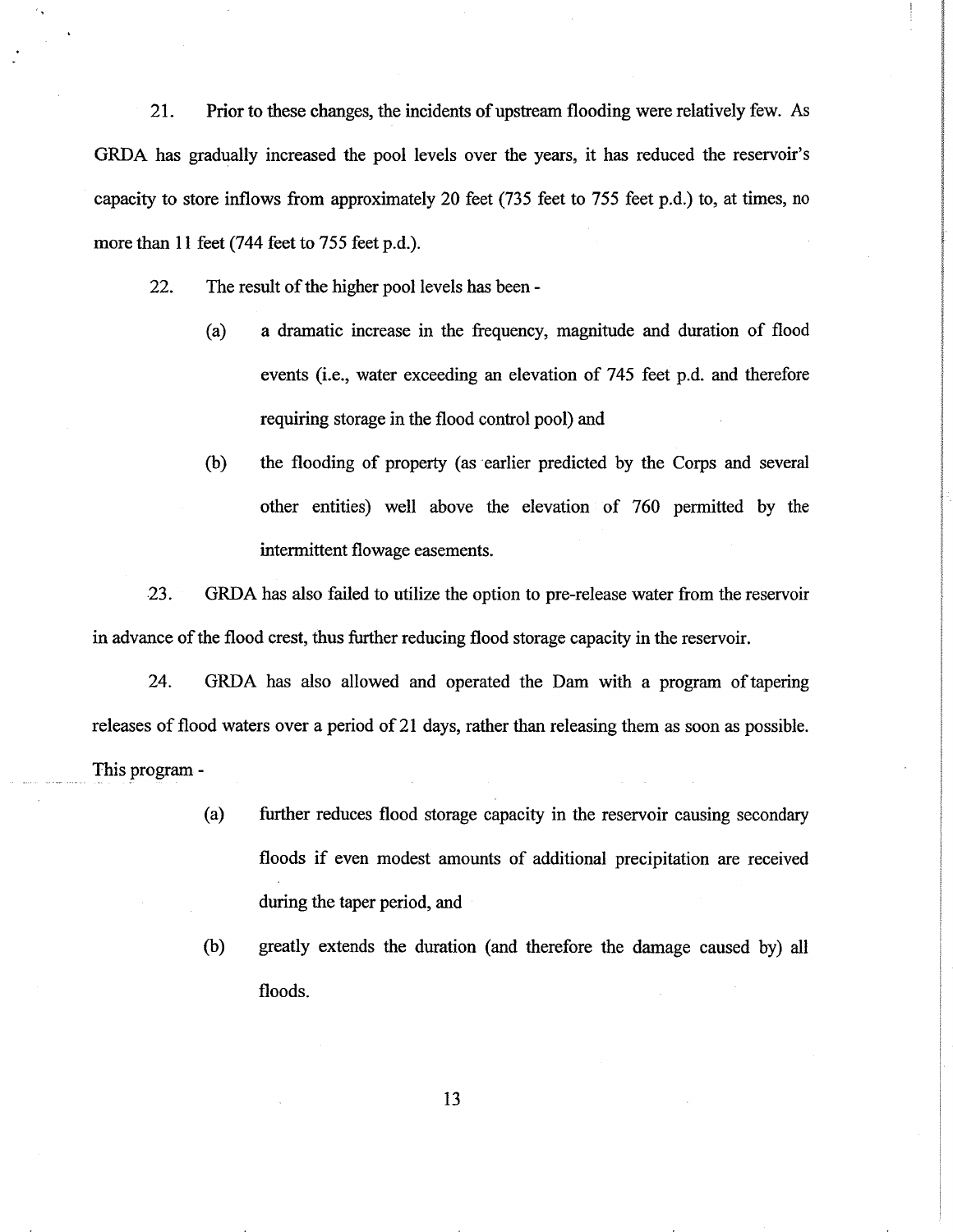25. Beginning in May, 2007 and continuing through the date of filing of this action, Plaintiffs have been subjected to flooding caused by Pensacola Dam. Some plaintiffs have been flooded multiple times and flood waters have remained upon their property for weeks at a time causing substantial damage. Floods began on the following approximate dates (and possibly others) since May, 2007:

- (a) May 8,2007;
- (b) June 2,2007;
- (c) June 11,2007;and
- (d) June29,2001.

26. Most of the property at issue is not covered by any form of easement permitting flowage of waters diverted by Pensacola Dam.

27. The frequency, duration and purpose for which waters are diverted by Pensacola Dam and stored on property covered by flowage easements acquired in the 1940s constitute a misuse and excessive use of such easements.

## V. CLASS ALLEGATIONS

28. The class consists of all persons and entities located upstream of the Pensacola Dam in Ottawa County, Oklahoma along the Neosho (Grand) River who suffered damages as a result of flooding caused or worsened by the Dam beginning in May,2007.

29. Plaintiffs are unable to state precisely the size of the class, but believe that the number of class members may exceed 1,000. The class is sufficiently numerous that joinder of all members is impractical.

t4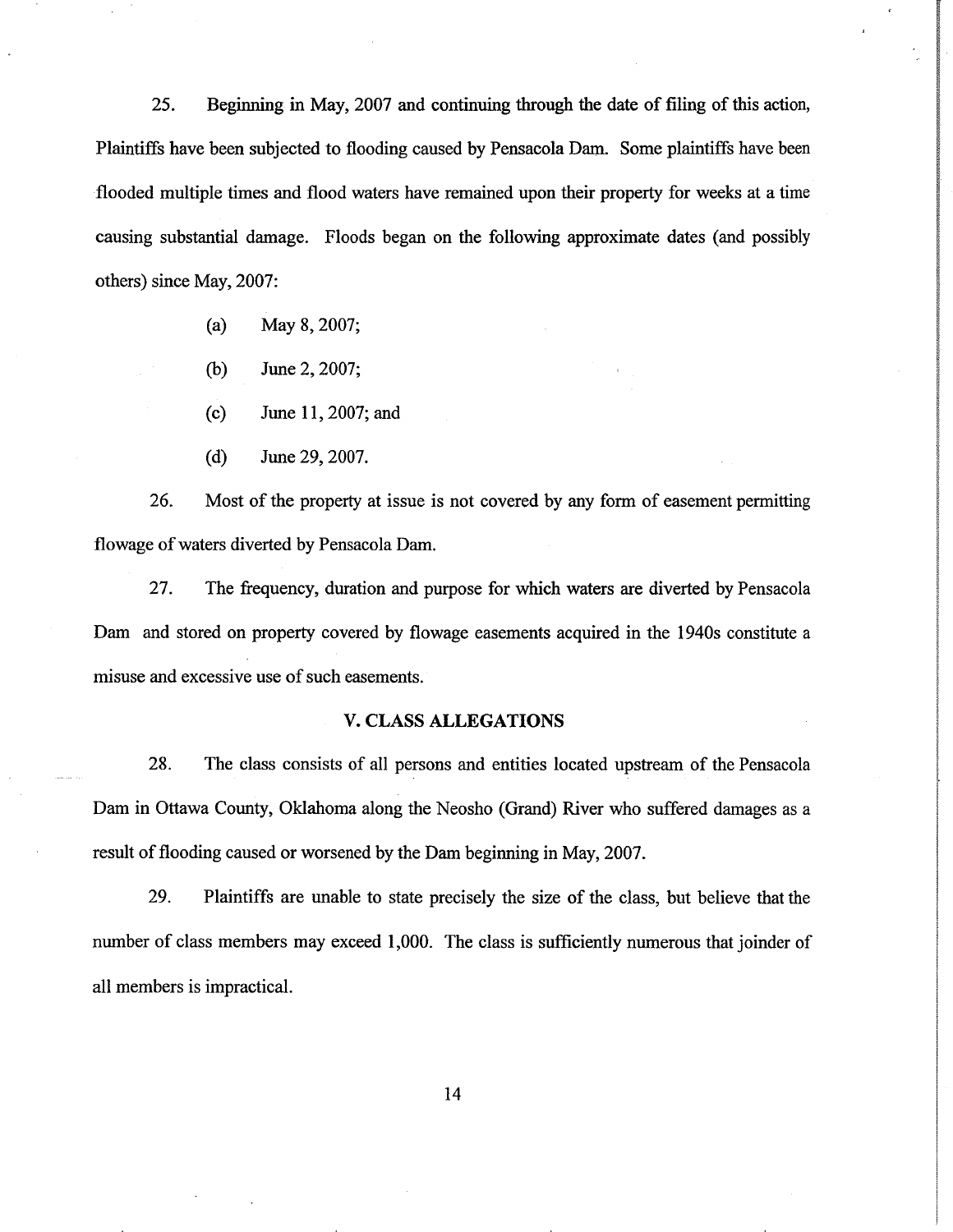30. There are numerous cornmon questions of law and fact regarding the flooding experienced by the class members including -

- (a) Whether Pensacola Dam causes flooding and/or increases the elevation and duration of flooding beyond the elevation of existing flowage easements since May, 2007;
- (b) Whether there has been excessive use or misuse of the existing flowage easements;
- (c) Whether there has been (1) a taking of flowage easements upon propeffy at elevations above the existing easements and (2) a taking of the remainder of land covered by existing easements because of the magnitude, frequency and duration of flooding caused by circumstances not present at the time the easements were acquired; and

i<br>I I i<br>S i

r I t i<br>I akokou I I I

I

(d) The ultimate elevation to which flooding is caused by the Dam (i.e., the "backwater effect") and the extent of the additional elevation and duration of such flooding.

31. The only individual question of fact is the nature and extent of damage suffered by each Plaintiff. Therefore, common questions of law and fact clearly predominate and a class action is a far superior method of adjudicating the issues of liability than any altemative. Individuals actions would be numerous, with enormous duplication and unnecessary expense, and would present a substantial risk of inconsistent results.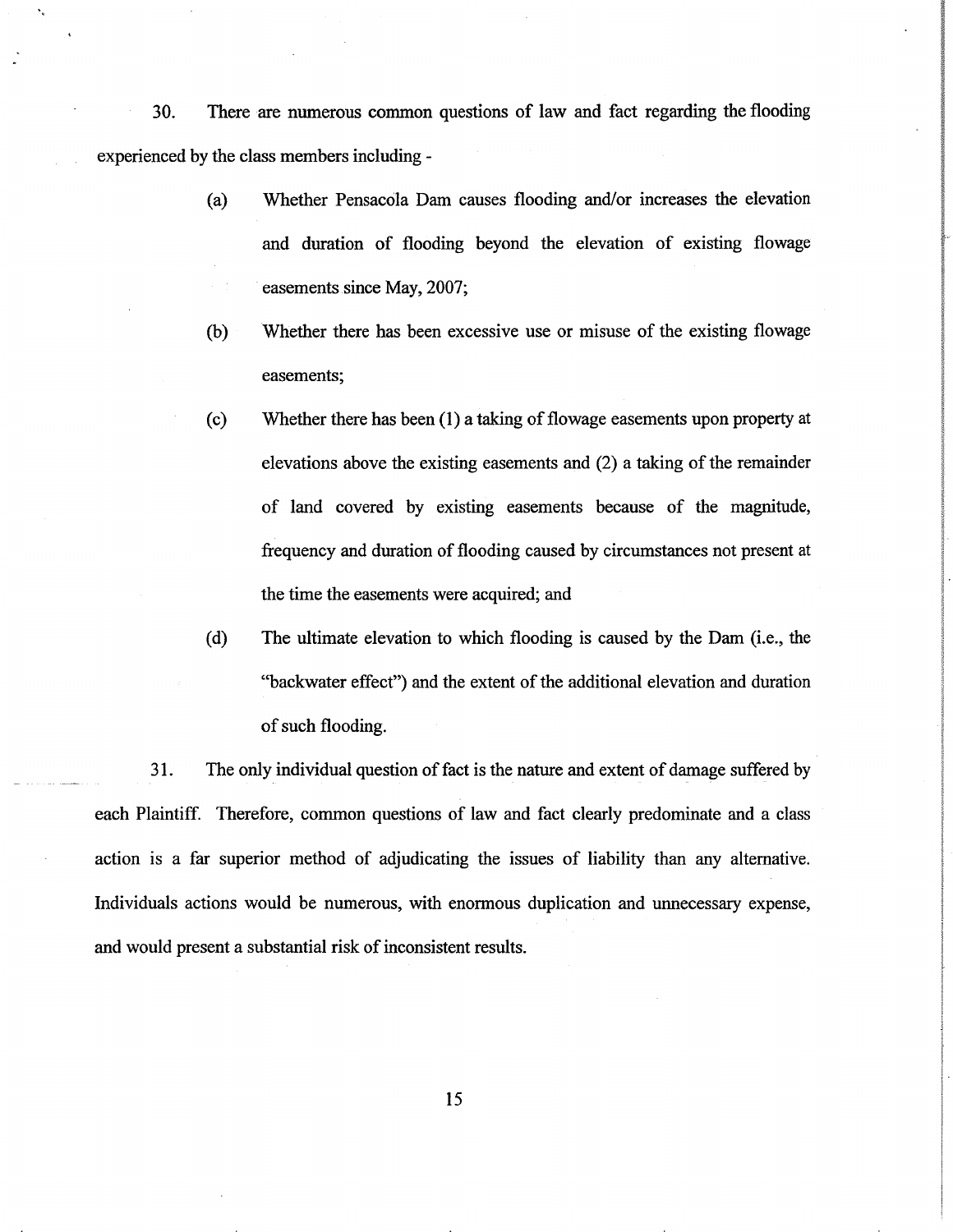32. The claims and interests of the representative Plaintiffs are typical of, and consistent with, the claims of class members. Plaintiffs are represented by experienced and able counsel and will fairly and adequately protect the interests of the class they represent.

33. GRDA's conduct including failing to purchase necessary flowage easements above elevation 760 feet m.s.l. and refusing to satisfy damage claims for upstream flooding caused by Pensacola Dam has been consistent among representative Plaintiffs and class members.

34. For the foregoing reasons, certifìcation of a class is appropriate pursuant to <sup>12</sup> Okla. Stat. § 2023.

## VI. PREVIOUS FINDINGS

35. Referee Forest Holly has already established the presence and operation of Pensacola Dam causes a significant increase in the elevation and duration of flooding in Ottawa County.

36. It has already been determined that the increased elevation and duration of flooding caused by the presence and operation of Pensacola Dam is for a public purpose.

37. It has already been determined that GRDA is liable for any and all damages caused by that increase in the elevation and duration of flooding.

#### VII. CLAIMS FOR RELIEF'

# First Claim for Relief (Inverse condemnation - taking of flowage easements)

38. The allegations set forth in paragraph I through 37 are incorporated herein by reference.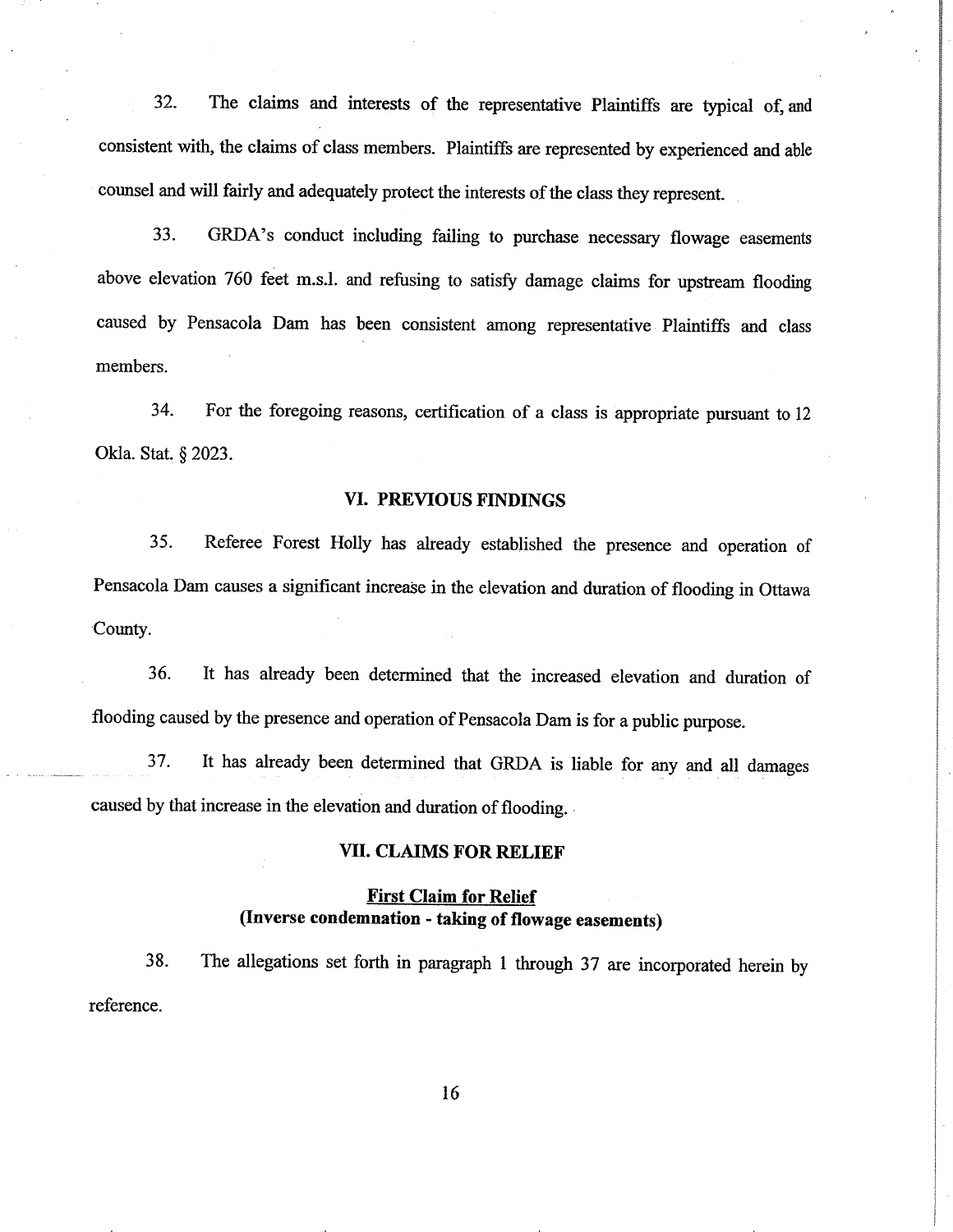GRDA is vested with the power of eminent domain pursuant to 82 Okla. Stat.  $\S$ 862. 39.

40. Pensacola Dam, owned and operated by GRDA (a public corporation), hæ repeatedly caused the flooding of Plaintiffs' property, resulting in frequent and substantial damage to such property and impairing and destroying Plaintiffs' use and enjoyment of their property. Such floods are frequent, inevitably recurring, and constitute a taking of a flowage easements over Plaintiffs' property for public purposes, without payment of just compensation.

41. GRDA has failed to employ proper means to acquire such easements and has failed to pay Plaintiffs just compensation therefore.

42. Plaintiffs are entitled to a determination that flowage easements (either permanent or temporary) have been taken upon their property and an award of just compensation, including attomey fees, expert fees, interest, and other relief pursuant to Article II, Section 24 of the Oklahoma Constitution and 27 Okla. Stat. \$ 12.

## **Second Claim for Relief** (Inverse condemnation - excessive use of existing flowage easements)

43. The allegations set forth in paragraphs I through 42 are incorporated herein by reference.

44. Some of the Plaintiffs own property which is encumbered in whole or in part by flowage easements acquired in the 1940s for the purpose of flood control.

45. Such easements were acquired, and compensation was paid therefore, based upon operating conditions which would result in infrequent flooding of very short duration. These conditions included much greater available flood storage capacity within the reservoir (by virtue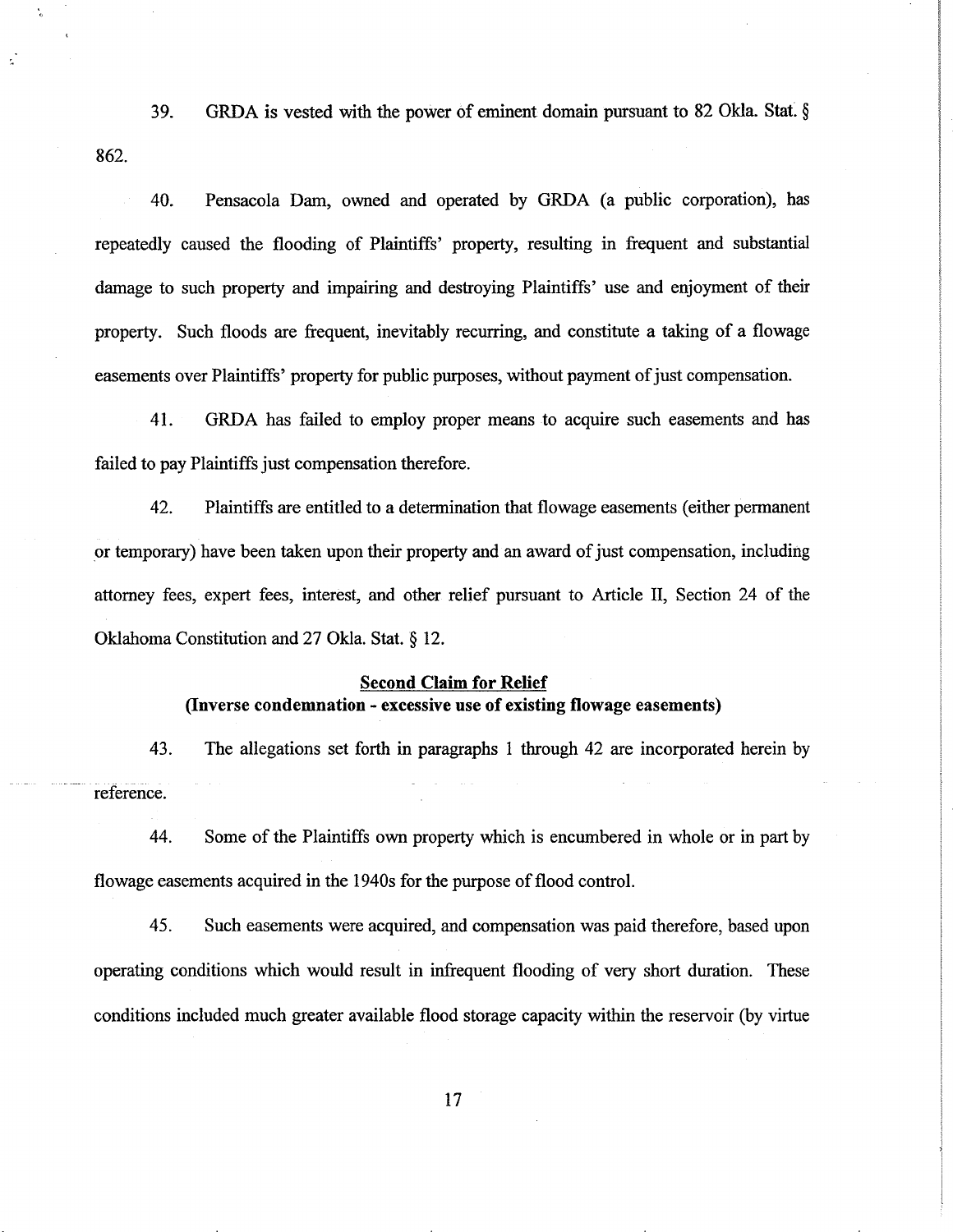of lower reservoir operating levels) and a priority upon flood contol operation by the Dam which, among other things, mandated the release of flood waters as soon as possible. Additionally, GRDA has failed to implement the option of pre-releases – releasing water from the Dam in advance of the flood crest.

46. In recent years, these conditions have substantially changed as operating levels have been repeatedly raised (and flood storage thereby reduced) by GRDA in order to enhance the generation of electricity for the public (at the expense of flood control). Also, GRDA has failed to pre-release. Additionally, the slow, tapered releases greatly extend the duration of water upon these easements contrary to earlier guidelines which mandated the release of flood waters as quickly as possible.

47. The property covered by existing intermittent flowage easements has therefore been flooded far more often and for much longer periods of time than contemplated when these easements were acquired and has interfered with Plaintiffs' use and enjoyment of their property.

48. The flowage easements above elevation 755 feet m.s.l. were acquired solely to aid in flood control and were not acquired, nor was compensation paid, for such easements to be used for the storage of water to benefit power generation.

49. The misuse and excessive use of the existing flowage easements constitutes <sup>a</sup> taking by GRDA of the value of the Plaintiffs' remaining interest in these properties, without payment of just compensation.

50. Additionally, the increased frequency, magnitude and duration of flowage upon such property has caused substantial erosion. This has caused the boundary of the easements (which is usually defined by an elevation) to continually move and the are covered by the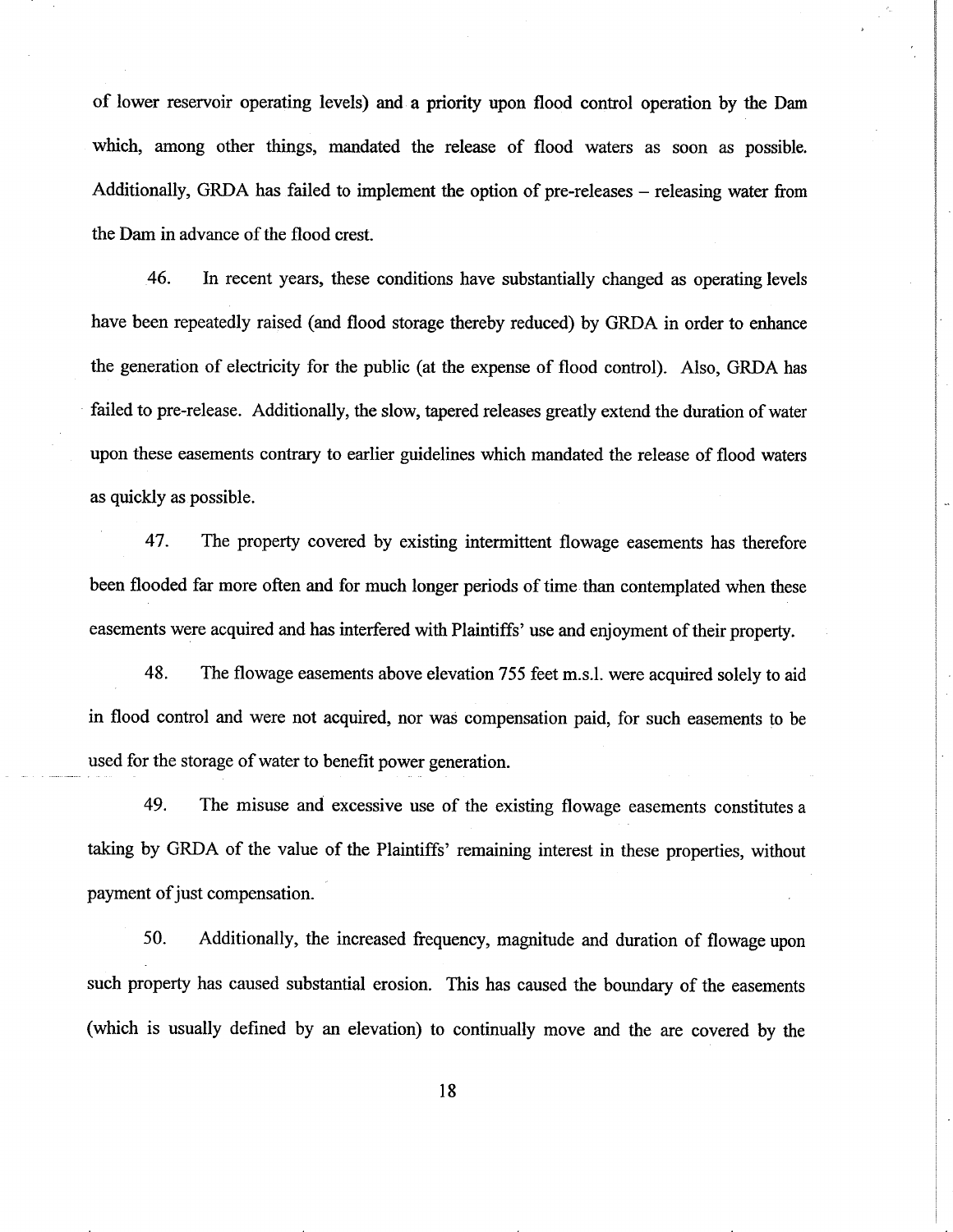easement to expand as higher elevation property, which as originally above the original easement line, erodes and sloughs off to elevations below the easement elevation. This "creeping easement" caused by erosion constitutes an additional taking of Plaintiffs' property without just compensation.

51. Plaintiffs with property covered by flowage easements are therefore entitled to <sup>a</sup> determination that their property has been taken and an award of just compensation, including attorney fees, expert fees, interest, and other relief, pursuant to Article II, Section 24 of the Oklahoma Constitution and 27 Okla. Stat.  $\S$  12.

## Third Claim for Relief (Constitutional damage to private property for public use)

52. The allegations set forth in paragraphs I through 5l are incorporated herein by reference.

53. By repeatedly flooding and causing erosion upon Plaintiffs' property, GRDA has damaged such property for public use. Plaintiffs are therefore entitled to recover just compensation for the damages they have suffered, as provided by Article II, Section 24 of the Oklahoma Constitution.

# **Fourth Claim for Relief**<br>(Strict Liability)

54. The allegations set forth in paragraphs I through 53 are incorporated herein by reference.

55. GRDA changed and altered the flow of the Neosho River by the construction of the Pensacola Dam and the impoundment of water to form Grand Lake.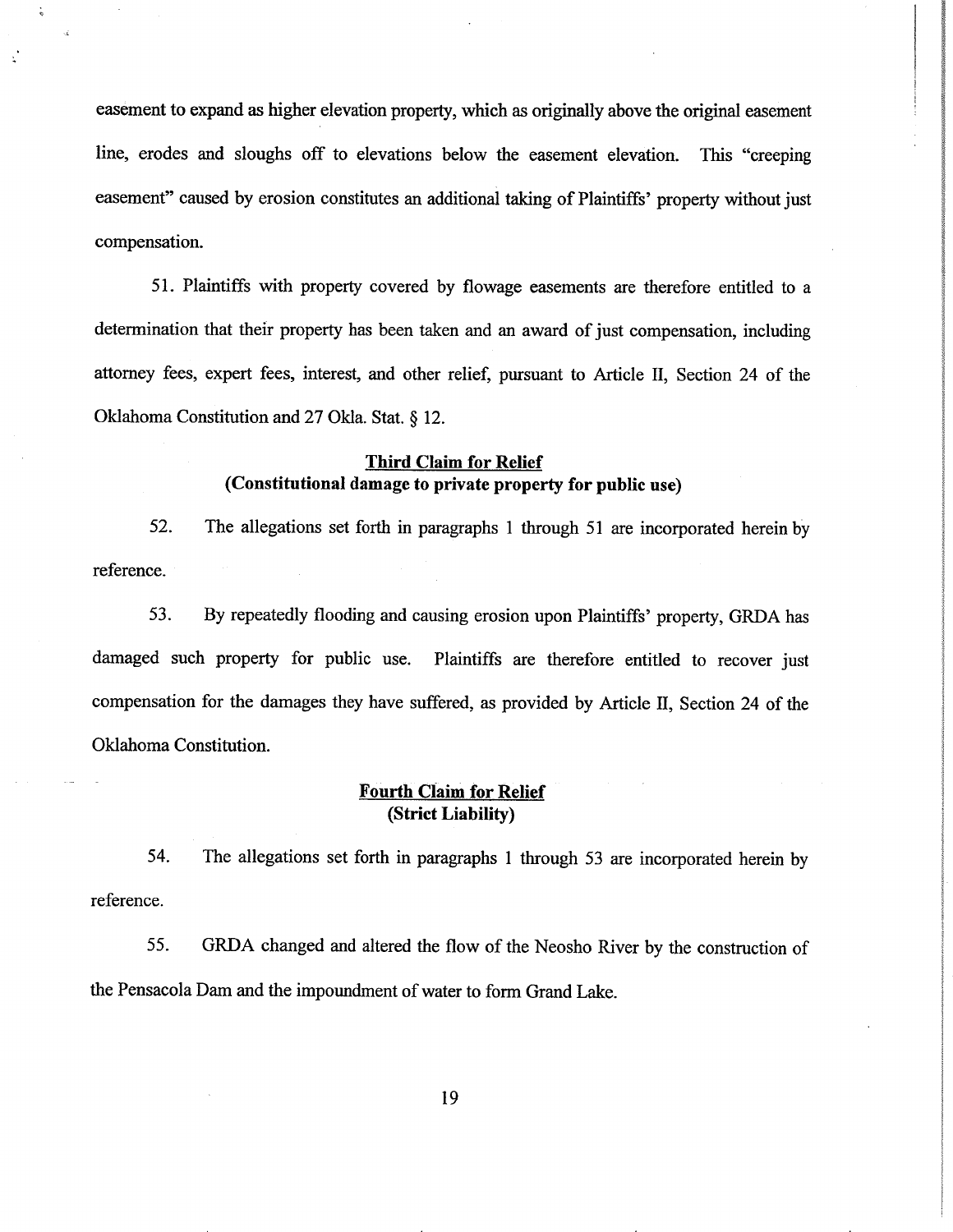56. The alteration of the flow of the Neosho River by such actions has caused flooding and erosion of Plaintiffs'property.

57. GRDA is therefore strictly liable for all damages suffered by Plaintiffs as a result of such flooding and erosion.

# Fifth Claim for Relief (Trespass)

58. The allegations set forth in paragraphs I through 57 are incorporated herein by reference.

59. Pensacola Dam and GRDA's operation thereof have resulted in the physical invasion of waters over Plaintiffs'property, most of which is not covered by any form of flowage easement.

60. Such invasion was not authorized by Plaintiffs and has resulted in damages to Plaintiffs' property.

61. GRDA is therefore liable to Plaintiffs for all damages caused by its unauthorized flooding of Plaintiffs property.

## VIII. GENERAL DESCRIPTION OF PLAINTIFFS' DAMAGES

62- As a direct and proximate result of the flooding of their property caused and worsened by Pensacola Dam, Plaintiffs have suffered damages, costs and expenses including, but not limited, to the following:

> (a) The expenditures of sums to mitigate, avert and abate damages caused by flooding;